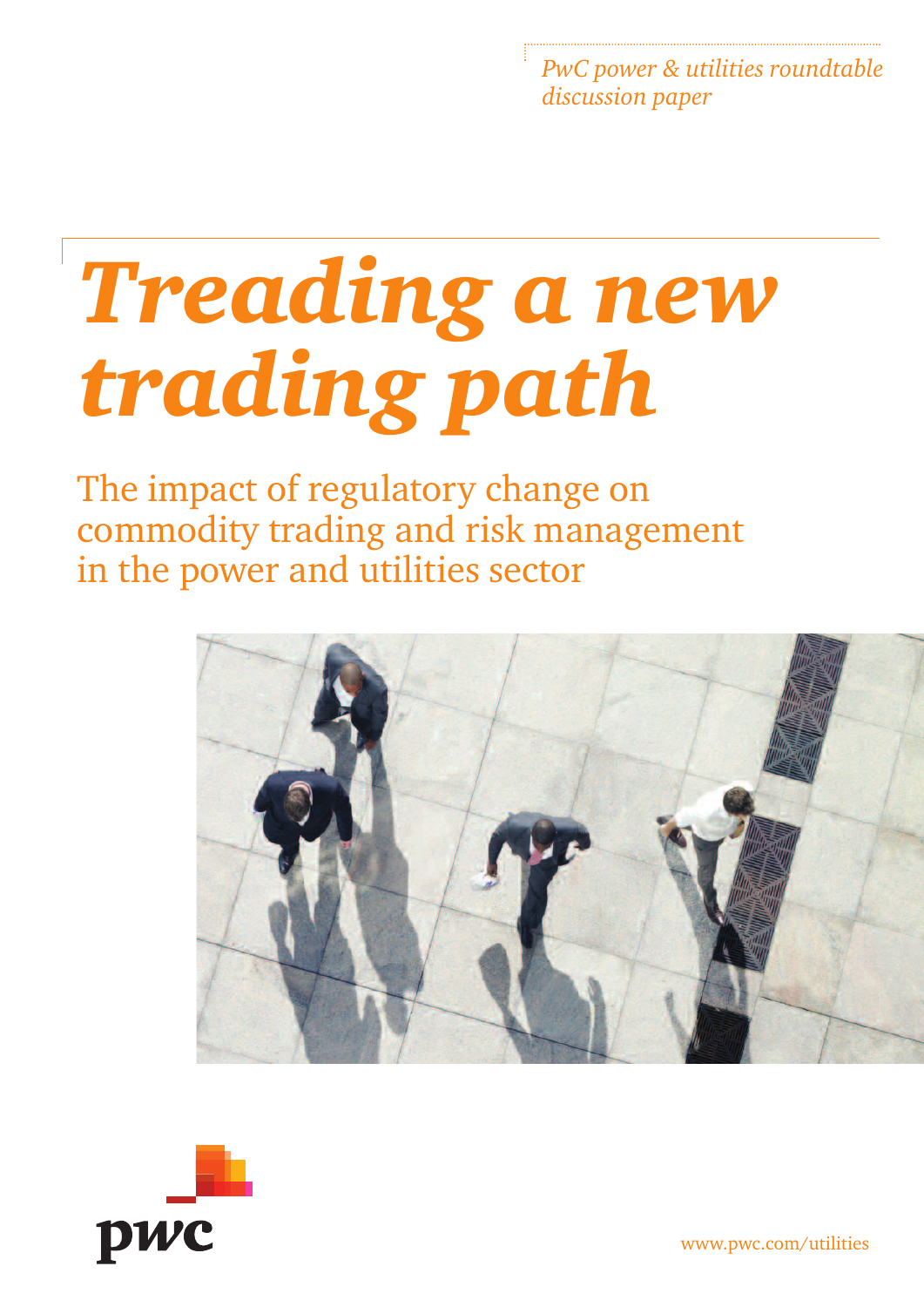# *The roundtable*

*More than 60 senior executives and experts from 21 different countries gathered in May 2013 in Amsterdam, The Netherlands, for PwC's roundtable on the commodity trading and risk management challenges facing power and utility companies. Participants were drawn from different parts of the gas and electricity industry as well as from PwC. The moderators and speakers were:*

| <b>Vincent Le Bellac</b>    | Partner, PwC France                                                     |
|-----------------------------|-------------------------------------------------------------------------|
| <b>Brian Dames</b>          | CEO, Eskom                                                              |
| <b>Christopher Delbrück</b> | CFO, E.ON Global Commodities                                            |
| David Etheridge             | US Power & Utilities Leader, PwC US                                     |
| <b>Zarin Imam</b>           | Managing Director Trade Operations, Iberdrola Energy Services           |
| <b>Richard Ito</b>          | Senior Vice President and CRO, Iberdrola Renewables and Energy Services |
| Dr. Markus Krebber          | CFO, RWE Supply & Trading                                               |
| <b>Tim Schutt</b>           | Partner, PwC US                                                         |
| <b>Norbert Schwieters</b>   | Global Power & Utilities Leader, PwC Germany                            |
| <b>Folker Trepte</b>        | Partner, PwC Germany                                                    |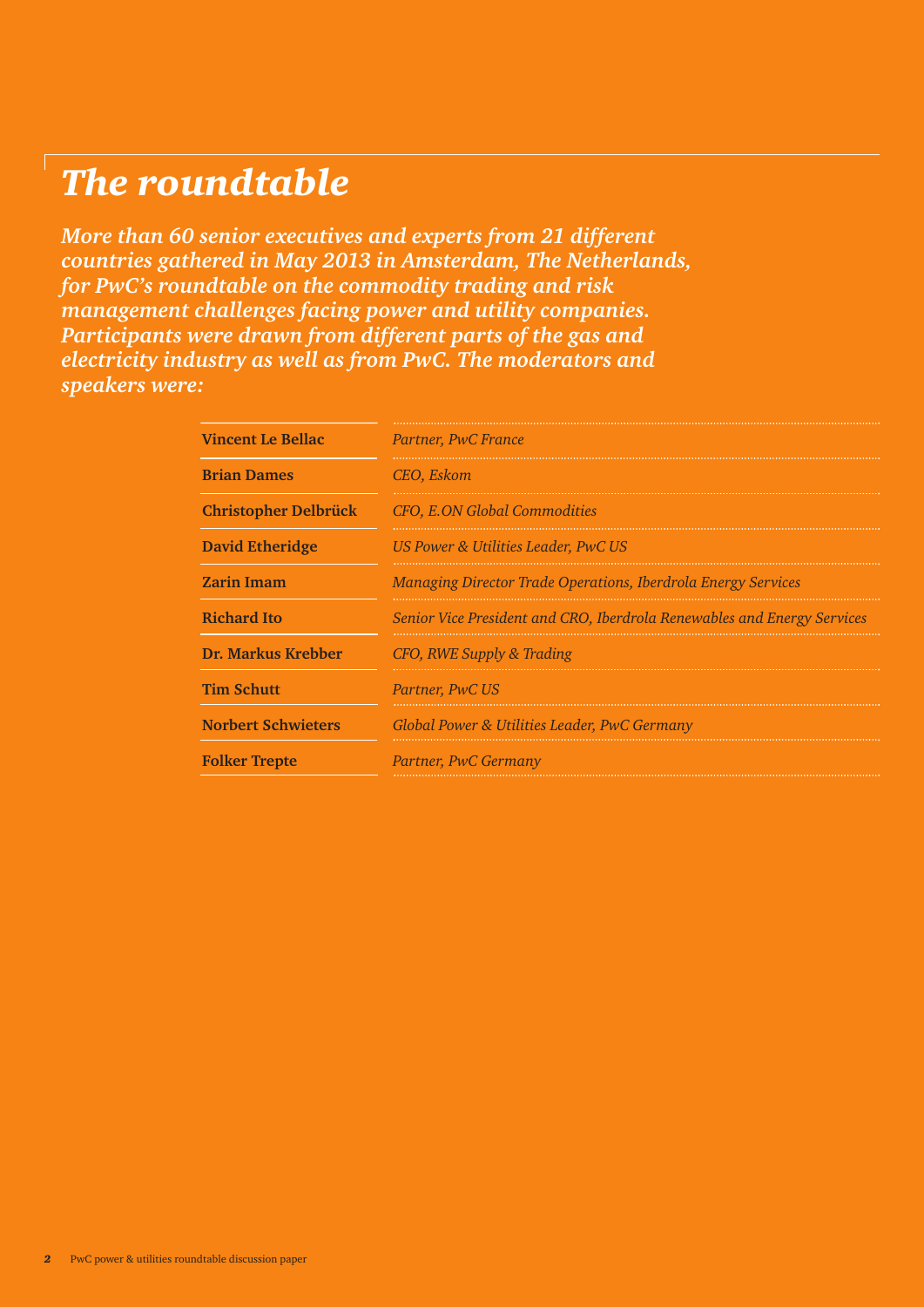## *Introduction*

*Big changes are taking place that affect utilities companies and their energy trading. Welcoming participants to the roundtable, Norbert Schwieters, PwC Global Power & Utilities Leader, reflected on how "companies are increasingly engaging in trading to improve and add more flexibility to their asset position. The increase in commodity trading in markets affecting power & utility and gas companies has an impact on short- and long-term contract prices, on price volatility, on the choices faced by end-customers and on the regulatory landscape governing markets."* 

But that regulatory landscape is changing dramatically, as regulation is introduced in the light of greater scrutiny of derivatives trading. Inadequate regulation of the over-the-counter (OTC) derivatives market was identified as a factor in the credit crisis. Among other responses, the Dodd-Frank Act (DF) in the United States and the European Market Infrastructure Regulation (EMIR) in the European Union have been brought into force with significant implications for energy traders and power and utility companies.

EMIR introduces substantial reporting and risk mitigation obligations. It requires non-financial firms exceeding a certain threshold to centrally clear all OTC derivative positions. Also in Europe, the Regulation on Energy Market Integrity and Transparency ("REMIT") took effect in late 2011. REMIT establishes new reporting and disclosure requirements for market transaction data and other information. It also contains rules to prohibit insider trading and market manipulation.

The European Commission is reviewing its markets in financial instruments directive (MiFID) resulting in a so-called MiFID 2. Across the Atlantic, the Dodd-Frank Wall Street Reform and Consumer Protection Act (hereafter referred to as Dodd-Frank) has introduced wide-ranging changes to financial regulation and reporting in the United States.

The changes directly affect energy trading. For example, Dodd-Frank subjects energy commodity swaps to full Commodity Futures Trading Commission (CFTC) regulation. In Europe, REMIT introduces additional reporting requirements on energy companies and the previous scope for companies to lie outside the scope of financial regulation is much less likely under MiFID2.

The focus of the roundtable was largely on the US and Europe but PwC's Global Advisory Power & Utilities Leader David Etheridge also emphasised that the trend for such change is worldwide: "In the Far East, for example, there are also a lot of developments. Singapore, Japan, Australia and other countries are introducing similar regulations affecting OTC derivative trading. Indonesia and other countries also have specific regulations. If you are a global commodity or energy trader, you have to be aware of all these jurisdictions."

*The new regulations are potential game changers for how companies manage their energy trading. Indeed, they are already having a big impact. This report is not written as a guide to the regulations. Rather, it's intended to give a flavour of how companies are responding and to look ahead at the market implications. We focus our summary on:*

- *How the rule changes are adding to wider market challenges*
- *• The move to futurisation in the US*
- *The data gathering and reporting challenge*
- *Where is it leading the real world impact?*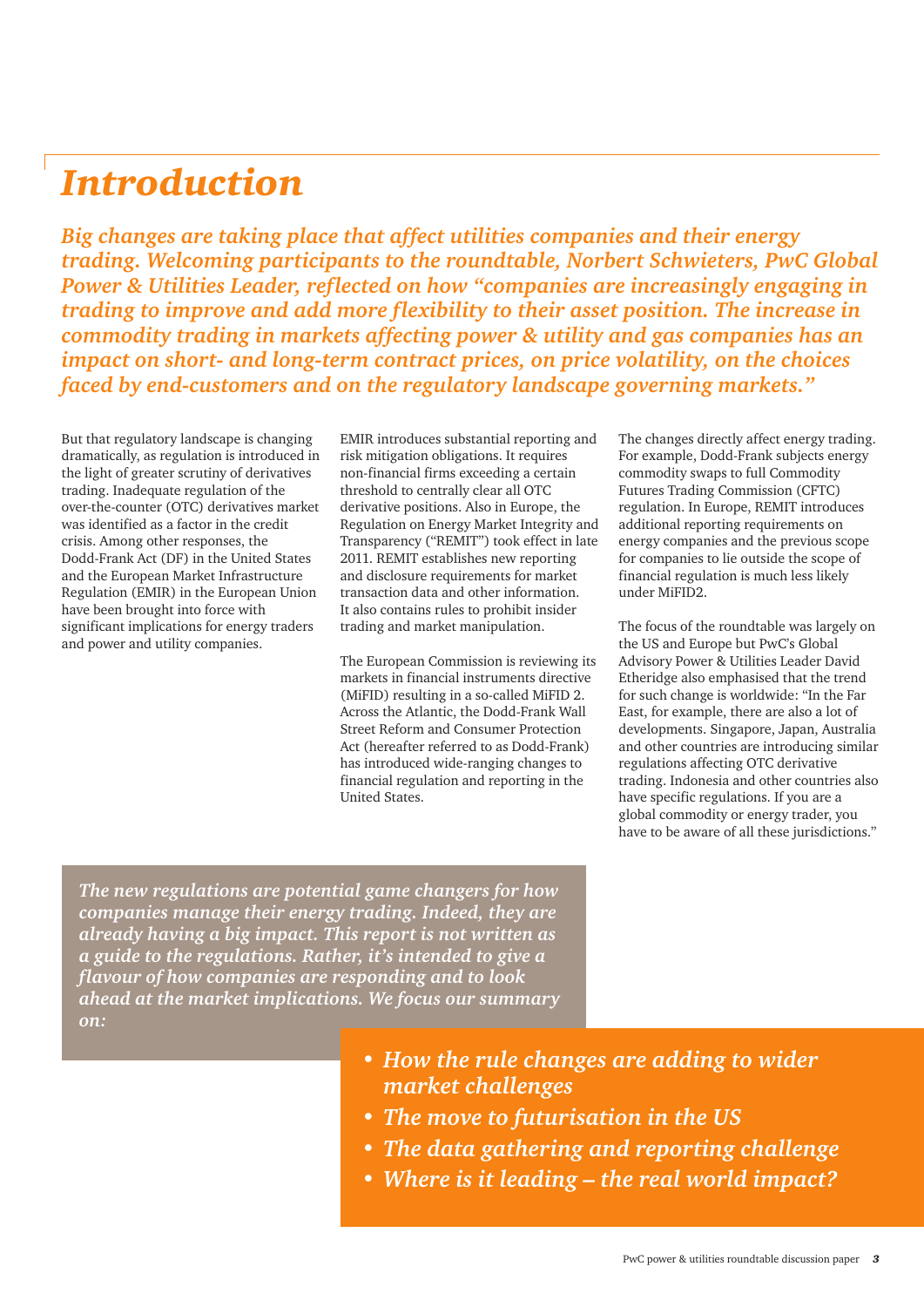# *Rule changes add to wider market challenges*

*The new regulations come at a time when companies are facing considerable wider challenges from a changing and rather uncertain industry landscape. Dr. Markus Krebber, CFO, RWE Supply & Trading, pointed out: "The value of our thermal generation assets is almost erased. We don't earn the costs of capital on the generation fleet in Germany and also other parts of Europe. Trading opportunities and trading volumes in the European energy and commodity markets are diminishing, so the trading markets are shrinking. At the same time, the regulatory burden is snowballing."*

> How is his company responding to these challenges? "We have a strategy of diversifying the trading business geographically and vivid interaction of our trading business with sales & origination, principle investments and asset management. With our business model, we have proven that trading is a facilitator to the other business and not only a business on its own. We are able to document that most of our trading business is risk-reducing under the definition of EMIR. However, I am not scared about EMIR and do fully support the overall intention to reduce systemically relevant counterparty risk also in the commodity trading business. What I am

*Timelines: Dodd-Frank, EMIR and MIFIR/MiFID*

> Dodd-Frank was enacted in July 2010 but is only just now getting to the point where the final rules are being promulgated. It was effective in July 16 2011 but then deferred several times. More new rules, interpretations and guidance are coming out on a regular basis.

EMIR entered into force in March 2013 with registration of the first trade repositories expected in August 2013 and reporting start dates following on after that. But many of the final EMIR rules await interpretation. MiFID 2 and MIFIR are still in draft. The latest indications are that the new MiFIR reporting obligations will be implemented mid-2015.

scared about are the potential consequences of MiFID, which could really change the trading business in the energy and commodity world fundamentally in the wrong direction. We need to sit down with the regulators and standard setters to enable them to fully understand the potential impact of their technical implementation standards."

Krebber explained that "RWE Supply & Trading is the commercial heart of RWE, more or less as a bank's treasury function. All commodity flows go through this entity and are commercially optimised." He outlined the three cornerstones of his company's business model – commercial asset optimisation, sales & origination, and trading – and the control environment that goes with them: "We set up a control environment that is very similar to the banking industry. The minimum requirements for the trading and risk management in investment banks (MaRisk<sup>1</sup>) are reflected in our operation."

As examples, Krebber highlighted the segregation of duties up to the board level of the group, the total separation of all control environments and new business and counterparty approval processes being run before a deal can be done with a new counterparty or with a new instrument. He added: "We also have an independent price verification with the daily P&L and a daily limit control system."

1 Circular on Minimum Requirements for Risk Management for banks and financial services institutions (MaRisk), 4th revised version, BaFin (German financial services regulator), 15 December 2012.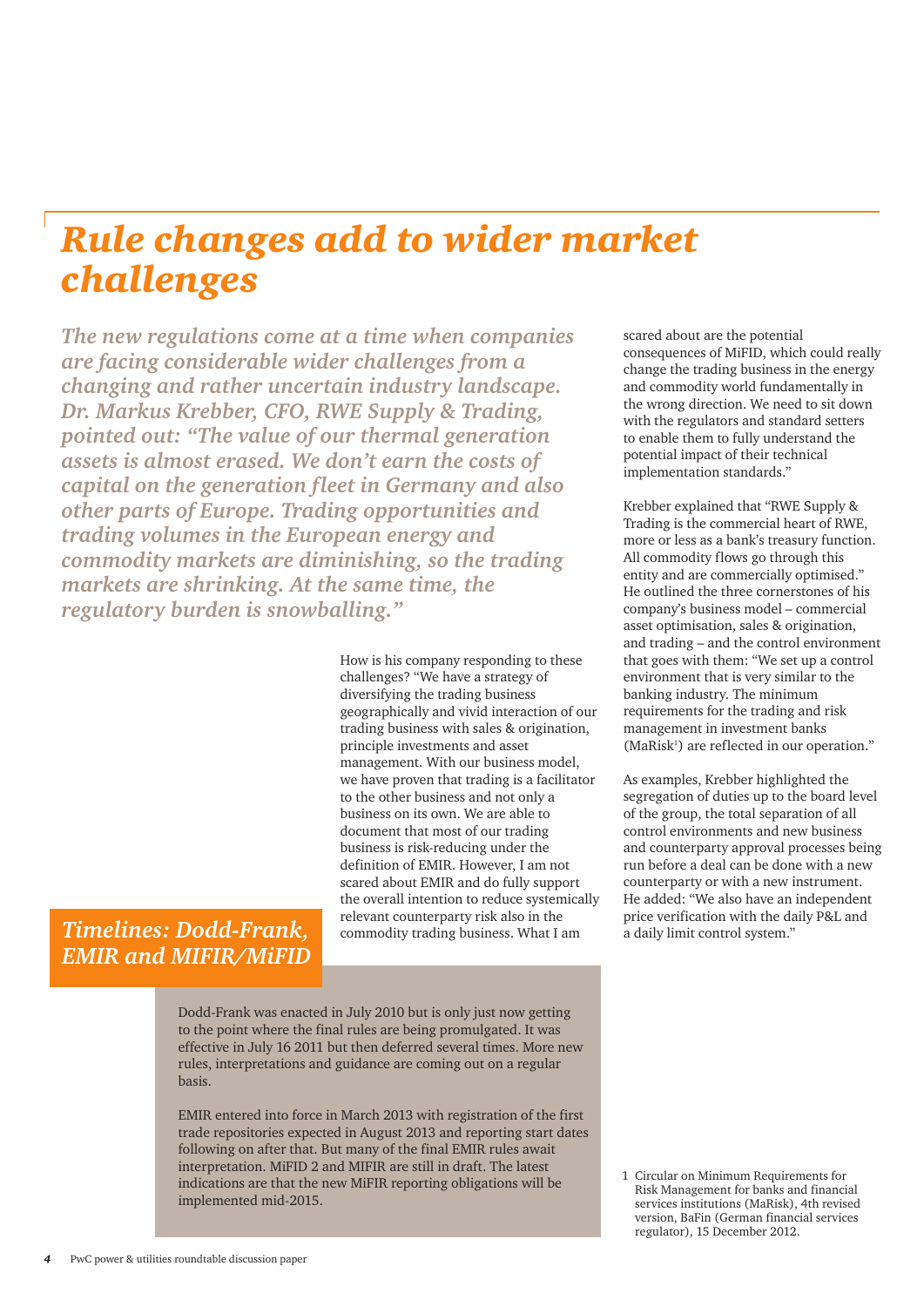Krebber also said that the company was ready to move its trading activities if needed: "We have set up two other companies, both of which have banking licenses – one in the UK, one in Germany. We currently don't operate a lot of business in them. They are our regulatory hedge. We are prepared to move our entire business to them if needed, but this is not the preferred solution since that would not make the trading world safer, just different at higher transaction costs." With regard to international diversification Krebber referred to the "start of operations in Mumbai and Jakarta in summer 2013."

In both the US and Europe, a crucial consideration for companies is the classification of trades and what is hedging. But there remains a lot of uncertainty either because the regulation is still in development or because of ambiguity in the rules. Folker Trepte, Partner, PwC Germany, observed: "Uncertainty adds to the considerable burden already on energy companies.

The most important thing is hedging. Most companies, if they look at their gross notional value of their commodity derivatives, might easily be around or above €3bn European threshold. A risk based approach may be possible to proof hedging, arguing that the whole portfolio is risk-reducing. A lot of companies are exploring this path but it has not been agreed with the regulator yet."

*"I'm not scared about EMIR but MiFID could really change the trading business in the energy and commodity world fundamentally, in the wrong direction."*

# *Q&A*

#### *What do you see as the biggest risk?*

Christopher Delbrück, CFO, E.ON Global Commodities: I share the view of Markus Krebber of RWE that the questions around capital adequacy rules, MiFID, pose the biggest risk. The requirements from the Minimum Requirements for Risk Management (MaRisk) include a number of things that are purely banking-related. A huge corporate restructuring will have to take place because you have to have enough equity in the overall business. The question then is what kind of equity and how liquid does it have to be. Is it going to be enough?

Richard Ito, Senior Vice President and CRO, Iberdrola Renewables and Energy Services: We talk about when (not if) market prices and volatilities rise. We've got 99% of our US volume on an exchange. All of a sudden when volatility goes up, you're getting US\$30–US\$50 million dollars a day of margin calls. Somebody is not going to be happy. Also, what if one of these clearing houses does something untoward – how is that going to impact the market? Does that mean we have to have multiple identical types of contracts with multiple clearing houses? Those types of risks, from a market perspective, are ones that I am particularly worried about as the risk manager.

#### *What are the strategic implications?*

Delbrück: Counterparties finding themselves above the threshold will obviously have to take steps to comply, which could lead to organisations looking to diversify out of Europe. We believe European regulation has become extremely unstable and unpredictable and there is the opportunity now to do quite a lot of business in the US. The US\$8bn threshold is significantly larger than the €3bn in Europe. We are expanding our physical products, for example coal and iron ore freight. We are moving into liquid natural gas (LNG) as a physical business, and trying to expand LNG opportunities on the physical side.

#### *What implications stem from the market abuse aspects of REMIT?*

Vincent Le Bellac, Partner, PwC France: Any important information that a company has on its own assets, such as the maintenance plan of a nuclear power plant, or the fact that there is an unforeseen outage of a certain power plant, needs to be made public in a timely way and not be made known to the company's own traders ahead of time. This is a very important element to consider in the relationship of trading and physical assets and an important compliance issue.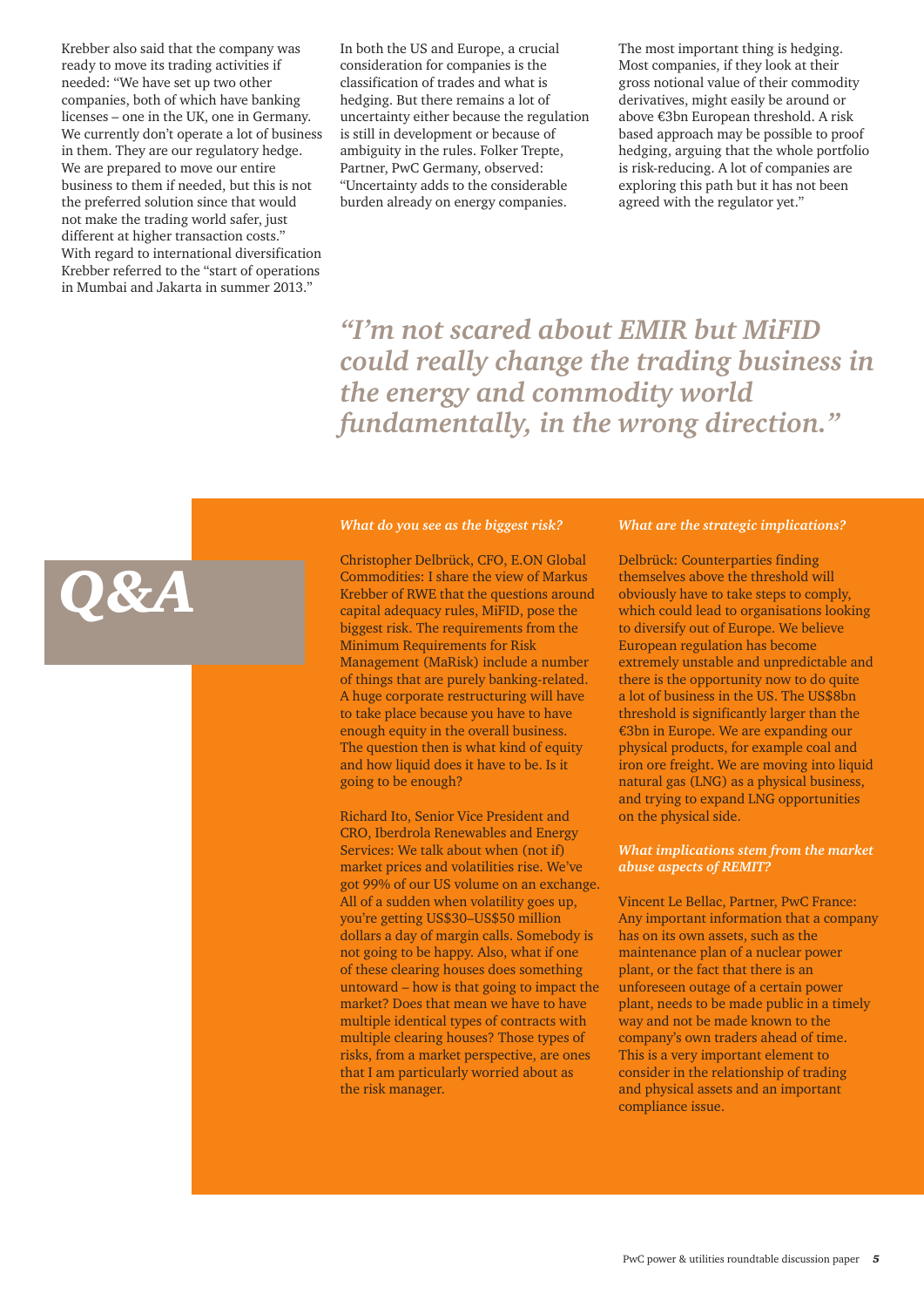# *US energy trading looks to the future*

*Richard Ito, Senior Vice President and CRO, Iberdrola Renewables Energy Services has been involved in managing his company's response to Dodd-Frank since July 2010: "I can only say that 'misery loves company.' Hearing about MIFiD, REMIT and EMIR today, it feel like déjà vu. You all have a big task ahead in Europe as do we dealing with these new regulations."*

> The big impact has been to push trading onto the exchanges. Ito explained: "It is really pushing us towards clearing of all trades. Since Dodd-Frank has been out, the market itself has restructured such that around 95 or 98% of what we do now are cleared trades on a futures exchange. So the OTC market has pretty much dried up, particularly for gas and power."

Complexity and ambiguity are among the challenges for companies. "On the basic issue of 'what is a swap', there are 162 pages of text to define it. How about that for clarity!" observed Ito. His colleague

### *Getting physical*

The trend of trading entities to trade around physical assets is accelerating. Morgan Stanley, the investment bank, owns three electric power plants with more than 500MW of capacity in the US. Now, Swiss-based commodities traders are expanding into assets. Recently, Vitol, the largest oil trader, bought the 1,200MW Immingham power plant in the UK from oil refiner Phillips 66.<sup>2</sup>

A lot of physical assets, such as gas peakers and refineries, are relatively distressed at the moment leading to opportunities which are likely to reinforce this trend. RWE's Dr. Markus Krebber gave an example of the purchase of an equity stake in a US coal mine: "Enhancing our traditional trading activities that's what we try to do in our principal investment business."

Zarin Imam, Managing Director Trade Operations, Iberdrola Energy Services, pointed out: "The record keeping and reporting requirements under Dodd-Frank are 'pretty intense'. Implementing has been a big task. Many companies do not have groups dedicated just to this legislation. So educating companies that are much smaller than ourselves is a big challenge."

Imam also highlighted the problem of ambiguity: "The regulations are so ambiguous it is very difficult to interpret. Each counterparty could have its own way of interpreting the rules depending on the type of business they have." Ito outlined how parties to the same trade, even with the advice of expert counsel, can come up with different interpretations, adding cost and confusion to the process. One result is trade groups from the energy industry investing time and resources to work with the CFTC to try to explain how the industry operates in order to get greater interpretative clarity.

The start of tracking bilateral trades against the Dodd-Frank threshold in October 2012 was followed a few days later by the move of ICE (IntercontinentalExchange) to futurise energy contracts. Along with other exchanges, the aim is to provide the benefits to customers of trading a listed futures product, while still replicating many of the preferred features of an over-the-counter (OTC) swap contract.

"Futurisation was our biggest change," explained Imam. "It led to a lot of confusion. But the advantage of going to a futurisation world was that it took us away from some of the Dodd-Frank requirements. There was no need to register as a 'swap dealer' or 'major swap participant' because you didn't have to deal with the US\$8bn threshold."

2 Commodities traders acquire power stations, Financial Times, 22 May 2013.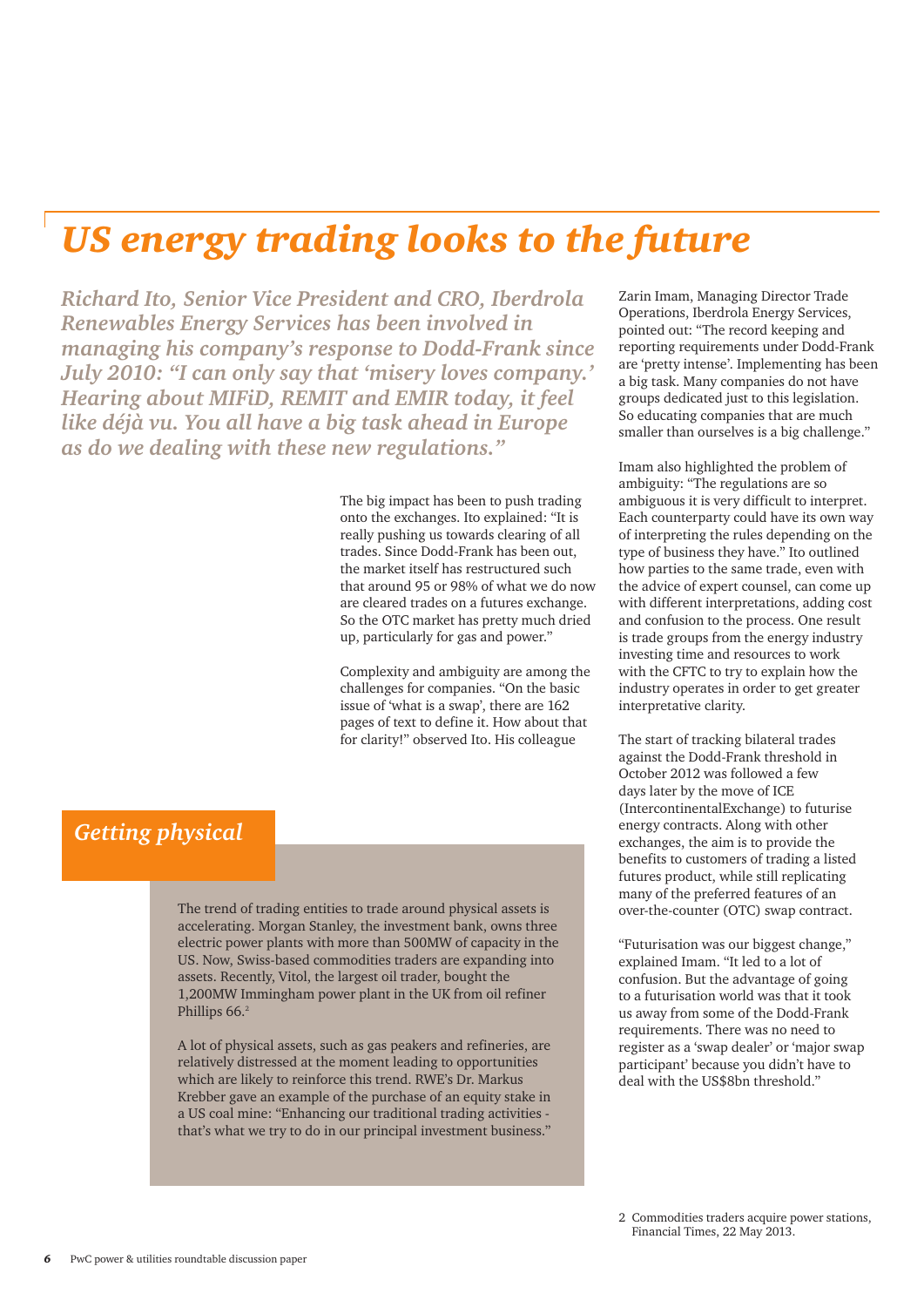But futurisation also brings disadvantages. "The end user is going to get hit by the higher cost of clearing," Imam pointed out. "That is a huge concern, at least in our company. Hedging can be more difficult. The US gas market is very complex and straight futures do not necessarily always help us on some of our hedging transactions. Bilateral swap market liquidity has also been significantly reduced because most people are very concerned about reaching that US\$8bn threshold."

A major challenge is changing internal mindsets and behaviour. "A big implementation issue that I've come across is basically re-educating our traders to think in a different way," said Imam. A key component of Dodd-Frank is you must know why you are doing a trade at inception, whether it is a hedge or a proprietary trade. Many companies such as ours have traders who do both proprietary and asset trading and we really don't distinguish saying these are the prop traders and these are the asset traders. So that is a big challenge."

Looking ahead, Ito said: "Recently a group of senators has asked the CFTC to reduce the US\$8bn threshold. It is expected to go down to about US\$3billion over the next few years. But this may not be such a big deal for the energy markets because of how the market has shifted to futures which are outside of Dodd-Frank. Also the CFTC has made it very clear that it intends to reintroduce position limits. One of the significant things is that we expect the limits to apply intra-day. This necessitates real-time position reporting, which nobody has."

#### *Perspective: integration of trading in power utility companies*

Vincent Le Bellac, Partner, PwC France, gave roundtable participants a perspective from France, outlining the different approaches to trading taken by two leading French power utilities, EDF and GDF Suez: "In EDF trading is a single entity, EDF trading, and reported as one global business in the accounts. In contrast, in GDF Suez trading is now not separated anymore. It is fully integrated into the business units, so it sits within the different business lines."

What factors are relevant to the choice of whether to integrate trading fully or to keep it as a single global entity? In the latter case, if global commodities such as coal or oil are a primary focus then the concentration of information that comes with a separate singe global structure is useful. Also, the structure of the asset portolio needs to be considered. In EDF's case, Le Bellac points out that "the nuclear fleet is relatively less optional, tilting the weight of their forward outright positions significantly compared to the weight of their optional positions. Very close integration is probably less important for them than for a very optional portfolio."

But Le Bellac also observed that in current European market conditions much more value is coming from the very short-term part of the trading curve – to the day ahead, intraday, week ahead, month ahead. "In the short-term horizon you need to be very close to your assets, very close to your asset manager, because the value that you are bringing to the company is realised by decisions on asset operation. Can you start it very quickly? If you are very integrated, then you will probably have a better potential to manage the very short-term horizon."

#### *"Futurisation was our biggest change"*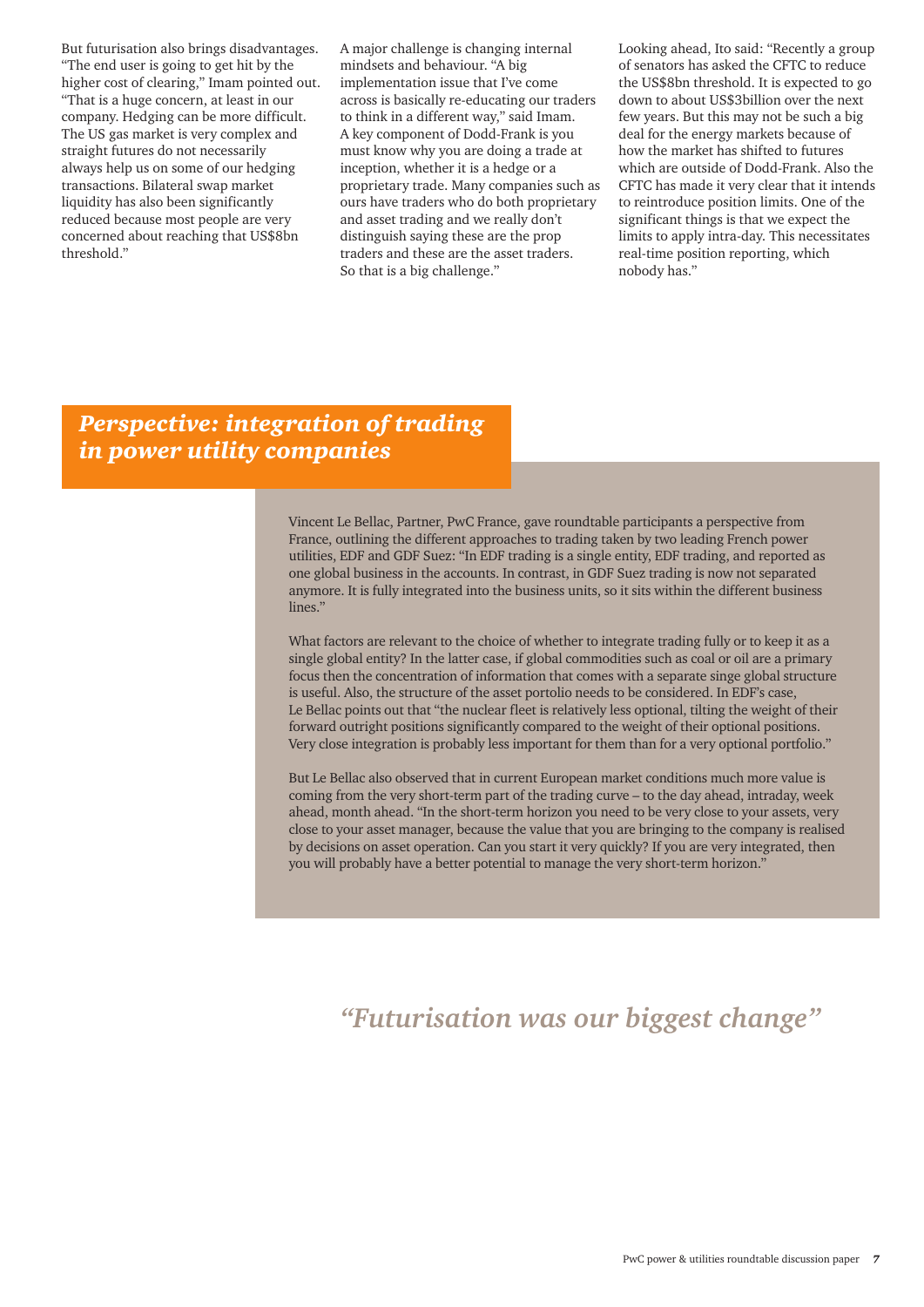# *The data gathering and reporting challenge*

*"We spoke to a number of companies and asked them what are the three biggest issues you have with EMIR and REMIT. 'IT, IT and IT' was the answer from many of them," said PwC's Folker Trepte. "They can handle the actual rules and regulation but there is a huge challenge to get all this information together from the whole group and report it to the market."*

> The data gathering and reporting challenges that arise from the new regulation are immense. Tim Schutt, a PwC US partner, said: "Companies are managing physical assets, multiple commodities and participating in multiple markets. The transactional data and the data that is needed to report and manage the business is really very complex." He explained that in the US there is a move towards having a standard ETRM system as the backbone for the majority of transactions but with other more specialist systems or bespoke in-house solutions for physical transactions.

> Iberdrola's Zarin Imam was in no doubt about the scale of the technology challenge: "IT implementation, both the cost and the timeline to comply, is another huge challenge. The vendors can't develop packages when the rules remain ambiguous or undefined. We're learning the regulations together and working with the vendors to navigate through this. In the meantime, in common with other companies, we've had to go ahead ourselves with in-house solutions."

Imam pointed out how the IT design had to be closely allied with the strategic response to and requirements of the regulation: "One of our challenges was designing systems to enable traders to do the things that they need to do but also building in restrictions to reflect the changed regulatory environment. We had made a decision that we did not want to be a swap dealer. We wanted to be classified as an end user and not cross that US\$8bn threshold so that was another important driver."

PwC's Pim Roest, a PwC partner in The Netherlands, added a European perspective: "Most of the companies have started with self-development but staying like that will provide a significant challenge in the future. But many of the vendors tend to specialise in one commodity and not so much in others. There are still a lot of steps to be taken before we get more integrated solutions from them."

*"IT implementation, both the cost and the timeline to comply, is another huge challenge"*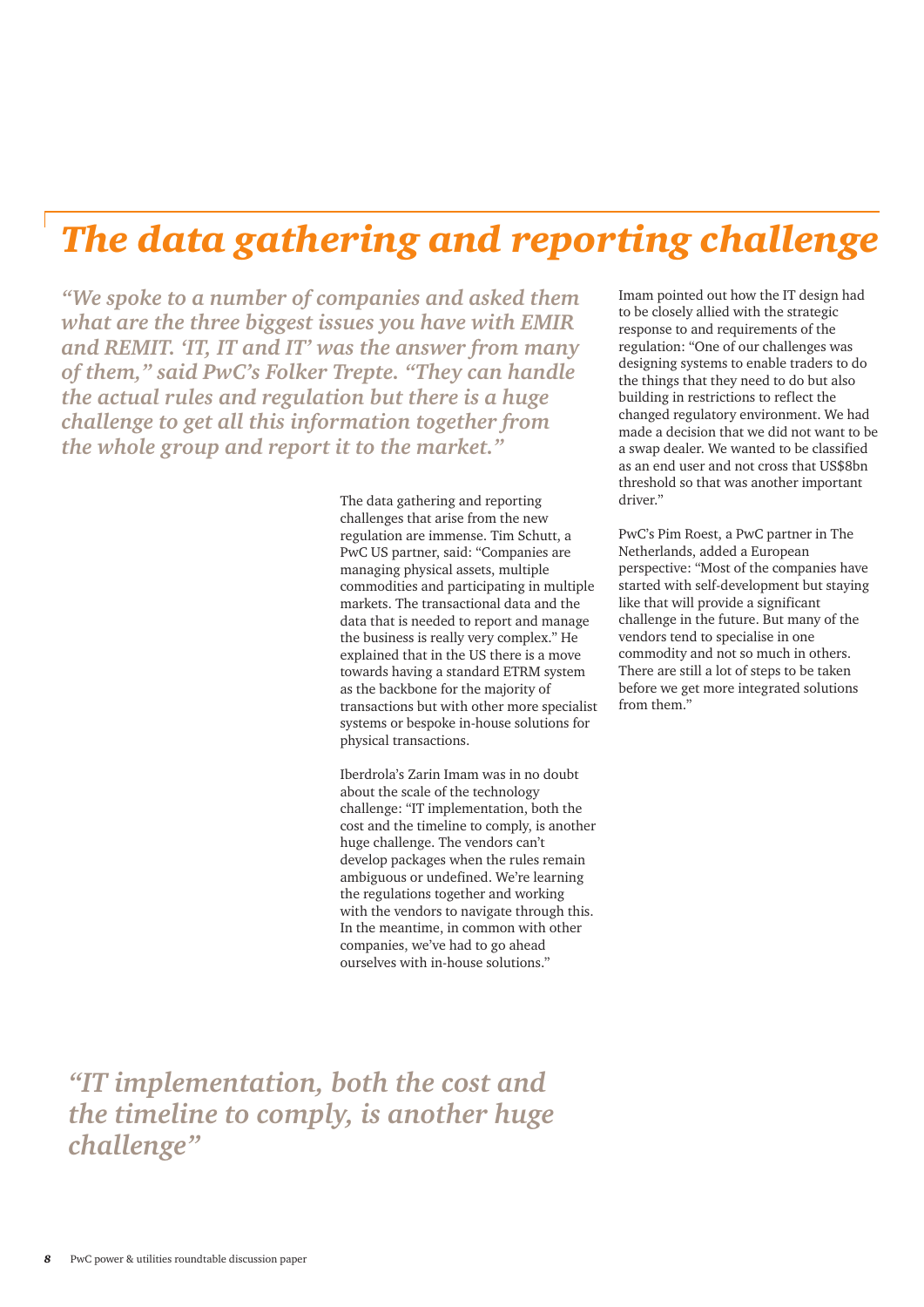Anton Broenink is the director of strategy and optimisation for GasTerra, a Dutchbased international natural gas trading company operating in the European energy market: "As a small company we're a little bit different from some others. We moved everything into the business not into a separate IT role, running it as a business project not an IT project. We do a lot of joint coding and joint development with the traders, with the planners and with the optimisers themselves."

*Q&A*

Schutt underlined the point: "Most of the time these projects are successful is when they are business-driven not IT-driven." E.ON's Christopher Delbrück, followed up: "We always have a co-project structure between business and IT." He also emphasised the importance of board-level involvement: "I probably spent 40% of my time on our IT programme and intervene heavily. If you have large programmes, get a board member to commit significant time. If you don't get that, it can be very difficult given the scope for conflicting objectives and debate."

Delbrück also felt that IT vendors needed to step up their game: "Given the amount of money at risk in those systems, I would expect significantly higher standards from the vendors. For example, release strategies that include product development roadmaps do not exist. We are trying to form a heavy-hitter user group to get the vendors up to speed to a better standard."

#### *Can you tell us about data reporting to repositories in the US and differences between Dodd-Frank and EMIR?*

Zarin Imam, Managing Director Trade Operations, Iberdrola Energy Services: We have three registered swap data repositories (SDRs) in the US. Each one has different criteria. There is no consistency which makes it a huge challenge for implementation purposes. There is no double reporting. Unlike EMIR where both counterparties report, there it is actually a violation if both counterparties report.

Richard Ito, Senior Vice President and CRO, Iberdrola Renewables Energy Services: From a reconciliation point of view, if you are the non-reporting party, you still want to know that a trade is being reported correctly. So we have to know who it is being reported to and then we have to interface with all three of them. So this becomes another complexity to deal with.

*What's been your experiences in governing and managing the major IT development side of things?*

Christopher Delbrück, CFO, E.ON Global Commodities: We made the front office directors the programme owner. In the end they have to justify the business case and bear the cost and we charge full cost back to them. We took the approach of a 'standard transaction pipeline', identifying standard deals that had to be as efficient as possible. We deliberately took complex modelling and complex valuations out of the system because it can get overscripted and unstable. We're now in the final stages of putting in a data warehouse and have a 'single point of truth' for traders and the risk system is in-house. Given the diverse activities, we have a separate risk engine that we feel more comfortable developing specifically for our needs outside of the ETRM system.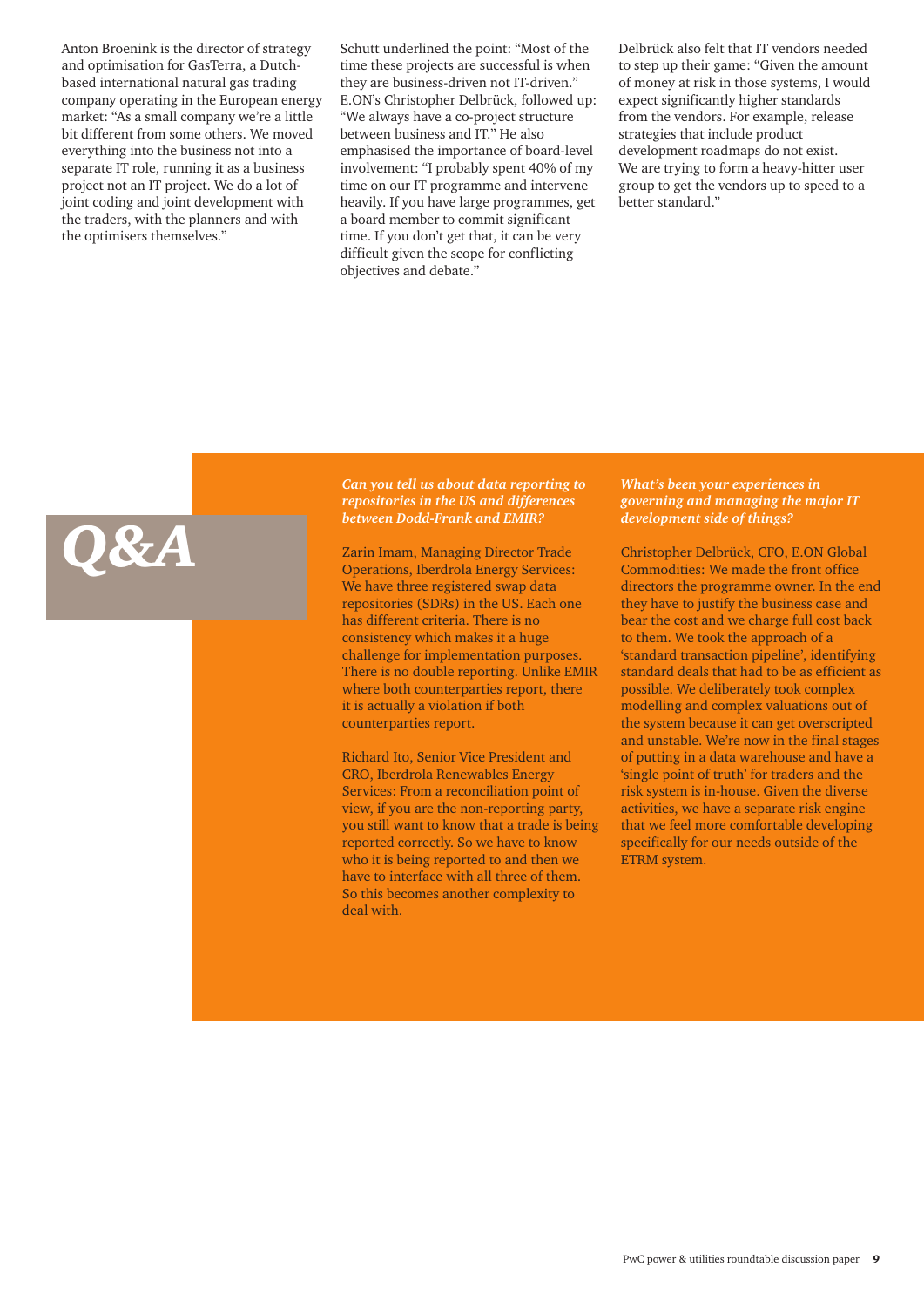## *Where is it leading – the real world impact*

*Brian Dames, CEO, Eskom gave roundtable participants an opportunity to gain insight into the direction of market design in South Africa. His presentation brought the discussion firmly back to the real world challenges of energy security, affordability and access. He commented: "The issue for me is – what is the problem we are trying to solve. Does it help the energy security that is needed to drive economic growth and fundamentally change the quality of life for people?"*

> Dames said that the power industry and the government in South Africa were drawing on lessons from around the world: "South Africa observed what has had happened in California and in Europe. We were at the point of setting up a trading desk, front office, back office and the utility was about to be split up. But looking at what has happened elsewhere has led to a change of direction." Instead changes are concentrating on a new independent system operator and a growing role for independent power producers.

Christopher Delbrück, CFO of E.ON Global Commodities, picked up Dames' theme of looking at the impact on fundamental real world questions. He expressed concern that the impact of regulation may be counterproductive: "What happens with regulation is that you make risk reduction more expensive. It actually provides incentives not to hedge because it gets very costly to hedge. So, from a policy perspective, I would ask are we reducing the risks of the system or actually increasing the risks? "

But Delbrück felt that some acknowledgement of this may be incorporated in the roll-out of the regulations. He noted "positive comments from the European Securities and Markets Authority (ESMA). They do seem to realise that there might be unintended consequences arising from what is in the regulation."

Delbrück also expressed concern about the speed and nature of implementation of the new requirements: "The REMIT regime entered into force but with inconsistencies in implementation, lack of transparency on how to apply it, and overlap with other regulation." As well as compliance costs, Delbrück pointed out that there are significant costs associated with pushing more trading onto the exchanges: "The cash that is tied up in margins paid to exchanges cannot be invested elsewhere by the Group."

*"What happens once we all have moved to the exchanges? Have we actually derisked the overall system and helped the real economy?"*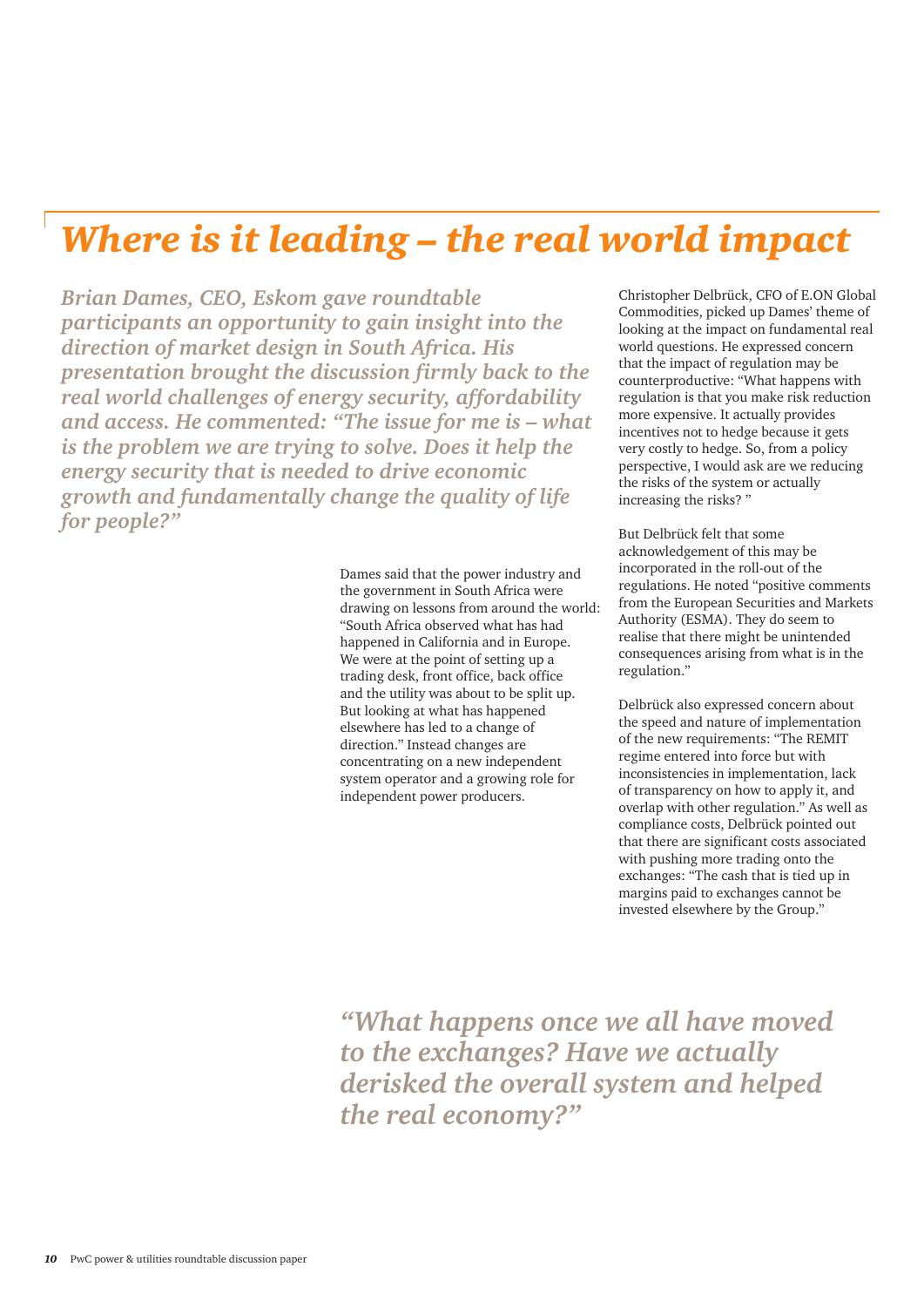He believes the movement towards exchanges reduces company choice about balancing risk: "Some companies with large asset bases would probably choose bilateral arrangements for trade with each other as they would feel comfortable about counterparty risk, preferring to use the exchanges for higher risk counterparties. What happens once we all have moved to the exchanges? Have we actually derisked the overall system and helped the real economy? Actually we won't have. Because there will be fewer counterparties, which are the clearing banks."

*Q&A*

The effect of this, observed Delbrück, is a concentration and clustering of risk around the banking sector. This concentration effect is further exacerbated by the need for the clearing banks to have a default fund, which is funded by the people who trade on the exchanges.

Is it all bad news? "Of course not," said Delbrück. "The regulation has a disciplining effect on operations. You can't allow yourself to make mistakes. Mistakes become an external issue as well as an internal issue." He also highlighted

the scope for greater efficiency, with everything on exchanges being confirmed electronically, as well as opportunities for compliance improvement. This comes principally through increased transparency, an even higher focus on daily accuracy and fewer risks around small or 'unknown' counterparties.

#### *Will liquidity continue to reduce and what are the consequences?*

Dr Markus Krebber, CFO, RWE Supply & Trading: I am expecting a further drop in liquidity. It is already under threat from subsidy-fuelled renewables growth. Regulatory uncertainty further undermines market confidence and some financial players have partially or wholly withdrawn from energy trading. A reduction in liquidity could have adverse effects for end customers. It could be made impossible to hedge their fuel exposure further out. If they want to plan to keep a plant open for the next three to five years with a fixed price contract, we might not be able to offer one because there is no liquidity for us to hedge that risk or, if we do, it could be much more expensive.

*Have we got to the point where we are more driven by policy than the market and are you making bets in advance on where policy is leading to?*

Brian Dames, CEO, Eskom: Policy is and has always been important in our industry. There is one truth and that is that policy certainty is crucial for the electricity industry in all parts of the world.

Richard Ito, Senior Vice President and CRO, Iberdrola Renewables Energy Services: Everyone looks at the policy direction very closely of course. But sometimes the amount of capital that you have to put behind an anticipation of policy is too much when set against the uncertainty. So, for example, in hindsight the extension of production tax credits (PTCs) in the US renewables sector would have been a good bet to make but the cost was too large for most companies.